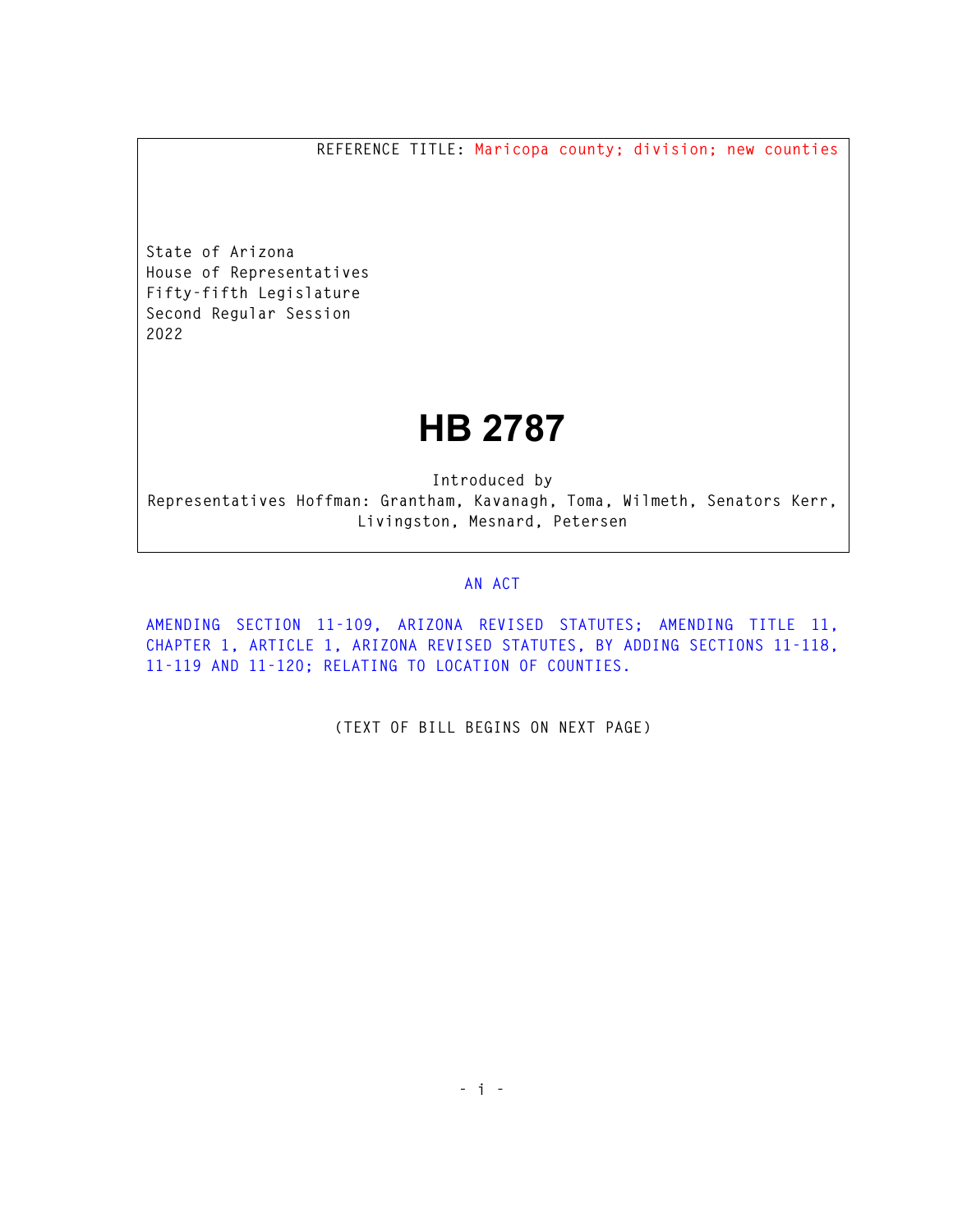**1 Be it enacted by the Legislature of the State of Arizona: 2 Section 1. Section 11-109, Arizona Revised Statutes, is amended to 3 read: 4 11-109. Maricopa county 5 Maricopa county, the county seat of which is Phoenix, is bounded as 6 follows: 7 Commencing at a point where the meridian line one hundred thirteen 8 degrees twenty minutes west longitude, as defined by the Atwood survey of 9 1918, intersects the second standard parallel south, being the northwest 10 corner of Pima county; thence north on such survey line and along the east 11 boundaries of Yuma and La Paz counties to the point where the meridian 12 line one hundred thirteen degrees twenty minutes west longitude, as 13 surveyed, intersects the thirty-fourth parallel north latitude, as defined 14 by the Thompson survey of 1924; thence east on the thirty-fourth parallel 15 north latitude, as defined, and along the southern boundary of Yavapai 16 county to the point where the Hassayampa river intersects such parallel; 17 thence southeast in a direct line following the Thompson survey of 1924 to 18 a point in the Agua Fria river two miles southerly and below the mouth of 19 Humbug creek; thence northerly up the Agua Fria river to a point two miles 20 southerly and below the place where the residence of J. W. Swilling stood 21 on January 31, 1877; thence easterly in a direct line following the 22 Thompson survey of 1924 to the point where the thirty-fourth parallel 23 north latitude, as defined by such survey, intersects the Verde river; 24 thence east on such parallel to the point where the parallel as surveyed 25 intersects the summit of the Mazatzal range of mountains; thence southerly 26 along the summit of the Mazatzal range of mountains to the point where 27 such range of mountains intersects the centerline of the Salt river; 28 thence easterly up the Salt river to the mouth of Tonto creek; thence 29 southerly in a direct line toward a mountain known as the "Water Shed," 30 and along the western boundary of Gila county to the point where such line 31 and boundary intersects the north line of township one north; thence west 32 on the north line of township one north and along the northern boundary of 33 Pinal county to the point where such line intersects the eastern line of 34 range seven east; thence south on the eastern line of range seven east to 35 the point where such line intersects the southern line of township two 36 south; thence west on such line to the point where such line intersects 37 the Gila river; thence northerly and westerly down the Gila river to the 38 point where the river intersects the eastern line of range one east, being 39 the northwest corner of Pinal county; thence south on such line to the 40 point where such line intersects the second standard parallel south, being 41 the southwest corner of Pinal county; thence west on such parallel to the 42 point where it intersects the meridian line one hundred thirteen degrees 43 twenty minutes west longitude, as defined by the Atwood survey of 1918, 44 being the place of beginning. BEGINNING ON THE NORTHWESTERN BORDER OF THE 45 CITY OF GLENDALE AT 75TH AVENUE AND PINNACLE PEAK ROAD, THENCE EAST ALONG**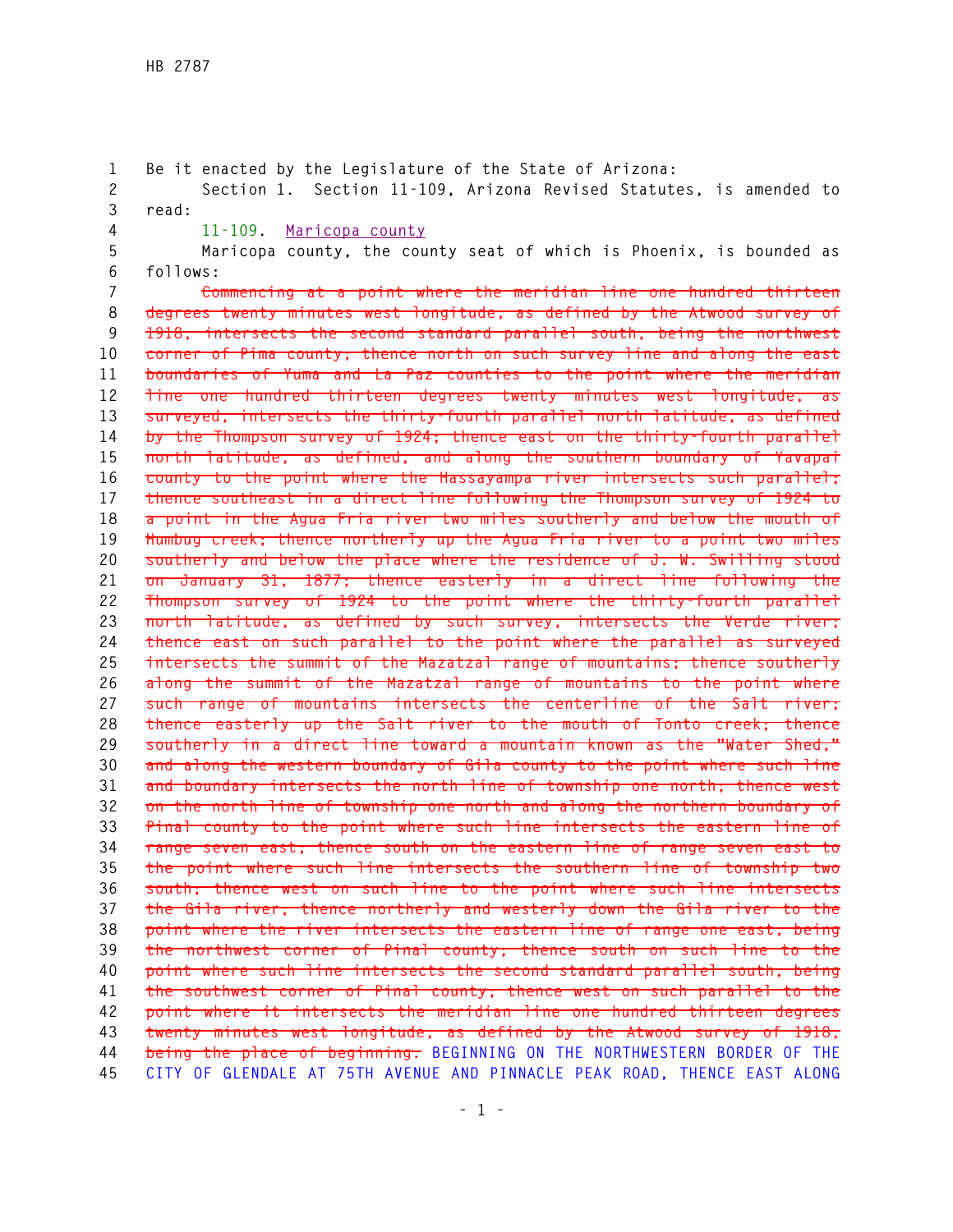**1 THE BOUNDARY OF THE CITY OF GLENDALE; THENCE SOUTH ALONG THE BOUNDARY OF 2 THE CITY OF GLENDALE TO THE POINT WHERE INTERSECTS THUNDERBIRD ROAD; 3 THENCE EAST ALONG THUNDERBIRD ROAD TO THE POINT WHERE INTERSECTS CAVE 4 CREEK ROAD; THENCE EAST FOLLOWING ALONG CACTUS ROAD TO THE POINT WHERE 5 INTERSECTS TATUM BOULEVARD; THENCE SOUTH ALONG TATUM BOULEVARD TO THE 6 NORTHWEST BOUNDARY OF THE TOWN OF PARADISE VALLEY; THENCE SOUTH FOLLOWING 7 THE BOUNDARY OF THE CITY OF PHOENIX TO THE POINT WHERE INTERSECTS THE 8 BOUNDARY OF THE CITY OF TEMPE ON MCDOWELL ROAD, THENCE SOUTH AND THENCE 9 EAST FOLLOWING THE BOUNDARY OF THE CITY OF TEMPE CONTINUING TO THE POINT 10 WHERE INTERSECTS THE BOUNDARY OF THE CITY OF PHOENIX; THENCE SOUTH ALONG 11 THE WESTERN BORDER OF CHANDLER; THENCE EAST ALONG THE SOUTHERN BORDER OF 12 CHANDLER; THENCE SOUTH TO WHERE IT INTERSECTS THE MERIDIAN LINE ONE 13 HUNDRED THIRTEEN DEGREES TWENTY MINUTES WEST LONGITUDE; THENCE WEST ALONG 14 THE NORTHERN BOUNDARY OF PINAL COUNTY TO THE POINT WHERE SUCH LINE 15 INTERSECTS THE EASTERN LINE OF RANGE SEVEN EAST; THENCE SOUTH ON THE 16 EASTERN LINE OF RANGE SEVEN EAST TO THE POINT WHERE SUCH LINE INTERSECTS 17 THE SOUTHERN LINE OF TOWNSHIP TWO SOUTH; THENCE WEST ON SUCH LINE TO THE 18 POINT WHERE SUCH LINE INTERSECTS THE GILA RIVER; THENCE NORTHERLY AND 19 WESTERLY DOWN THE GILA RIVER TO THE POINT WHERE THE RIVER INTERSECTS THE 20 EASTERN LINE OF RANGE ONE EAST, BEING THE NORTHWEST CORNER OF PINAL 21 COUNTY; THENCE SOUTH TO THE THIRTY-THIRD PARALLEL FOLLOWING A DIRECT LINE 22 ALONG THE SOUTHERN BOUNDARY OF THE GILA RIVER INDIAN RESERVATION; THENCE 23 NORTH ALONG THE EASTERN BOUNDARY OF THE CITY OF GOODYEAR; THENCE NORTH 24 ALONG THE WESTERN BOUNDARY OF THE CITY OF AVONDALE TO WHERE INTERSECTS THE 25 BOUNDARY OF THE CITY OF GLENDALE; THENCE FOLLOWING THE BOUNDARY OF THE 26 CITY OF GLENDALE TO THE NORTHWESTERN BOUNDARY OF THE CITY OF GLENDALE, 27 WHICH IS THE PLACE OF BEGINNING.** 

**28 Sec. 2. Title 11, chapter 1, article 1, Arizona Revised Statutes, 29 is amended by adding sections 11-118, 11-119 and 11-120 to read:** 

**30 11-118. Hohokam county** 

**31 HOHOKAM COUNTY IS BOUNDED AS FOLLOWS:** 

**32 SOUTH ON THE NORTHWESTERN POINT WHERE GILA COUNTY TO THE POINT WHERE 33 SUCH LINE INTERSECTS THE SECOND STANDARD PARALLEL SOUTH, BEING THE 34 SOUTHWEST CORNER OF PINAL COUNTY; THENCE WEST ON SUCH PARALLEL TO THE 35 POINT WHERE IT INTERSECTS THE MERIDIAN LINE ONE HUNDRED THIRTEEN DEGREES 36 TWENTY MINUTES WEST LONGITUDE TO THE WESTERN BORDER OF SUN LAKES AT PRICE 37 ROAD; THENCE NORTH ALONG THE WESTERN BORDER OF THE CITY OF CHANDLER; 38 THENCE WEST ALONG THE SOUTHERN BORDER OF THE CITY OF CHANDLER; THENCE 39 NORTH ALONG THE WESTERN BORDER OF THE CITY OF CHANDLER; THENCE EAST ALONG 40 THE NORTHERN BORDER OF THE CITY OF CHANDLER; THENCE NORTH ALONG THE BORDER 41 OF THE CITY OF MESA CONTINUING TO THE NORTHWESTERN POINT WHERE GILA COUNTY 42 INTERSECTS, WHICH IS THE PLACE OF BEGINNING.** 

**43 11-119. Mogollon county** 

**44 MOGOLLON COUNTY IS BOUNDED AS FOLLOWS:**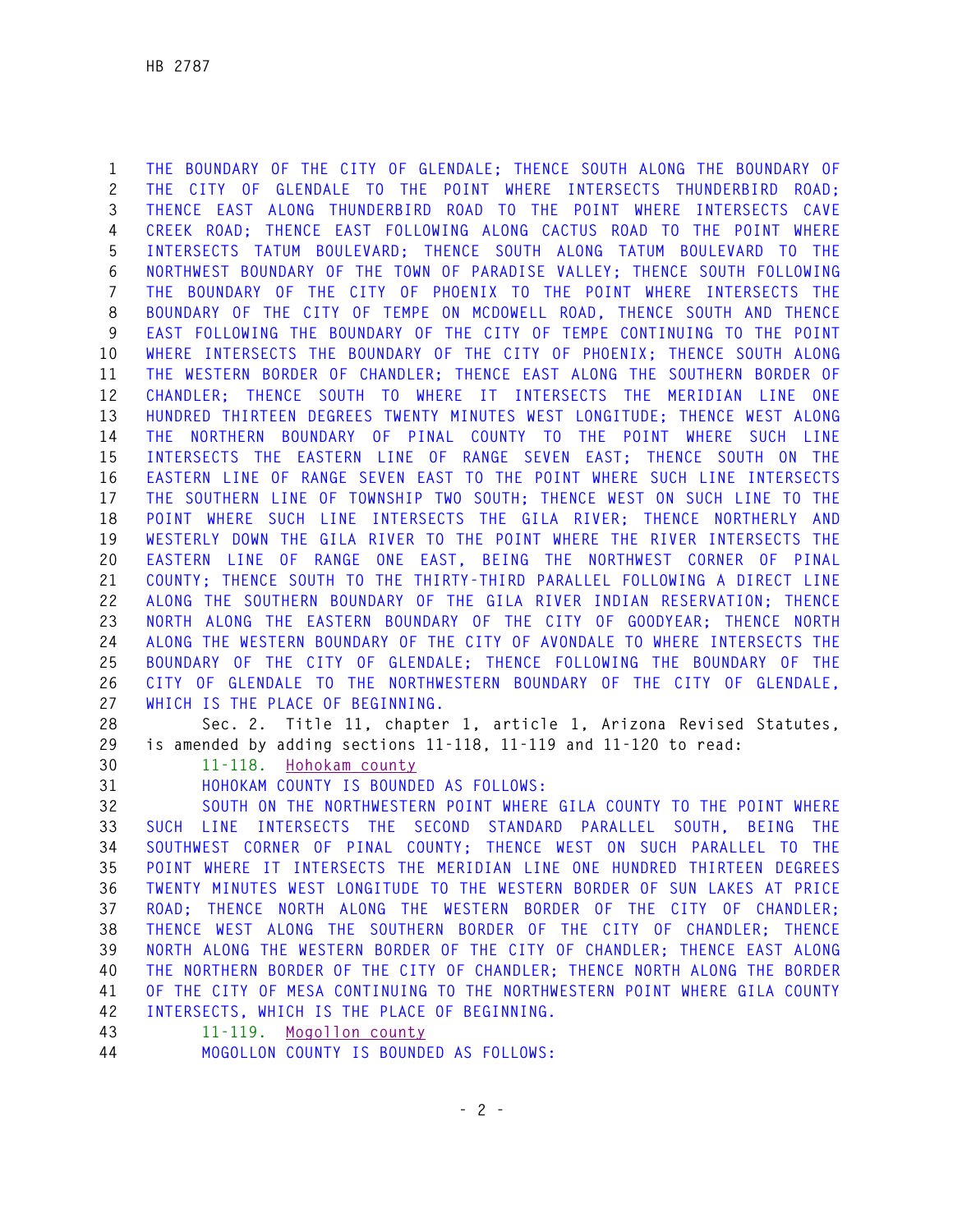**1 FROM THE AGUA FRIA RIVER TWO MILES SOUTHERLY AND BELOW THE MOUTH OF 2 HUMBUG CREEK; THENCE NORTHERLY UP THE AGUA FRIA RIVER TO A POINT TWO MILES 3 SOUTHERLY AND BELOW THE PLACE WHERE THE RESIDENCE OF J. W. SWILLING STOOD 4 ON JANUARY 31, 1877; THENCE EASTERLY IN A DIRECT LINE FOLLOWING THE 5 THOMPSON SURVEY OF 1924 TO THE POINT WHERE THE THIRTY-FOURTH PARALLEL 6 NORTH LATITUDE, AS DEFINED BY SUCH SURVEY, INTERSECTS THE VERDE RIVER; 7 THENCE EAST ON SUCH PARALLEL TO THE POINT WHERE THE PARALLEL AS SURVEYED 8 INTERSECTS THE SUMMIT OF THE MAZATZAL RANGE OF MOUNTAINS; THENCE SOUTHERLY 9 ALONG THE SUMMIT OF THE MAZATZAL RANGE OF MOUNTAINS TO THE POINT WHERE 10 SUCH RANGE OF MOUNTAINS INTERSECTS THE CENTERLINE OF THE SALT RIVER; 11 THENCE EASTERLY UP THE SALT RIVER TO THE MOUTH OF TONTO CREEK; THENCE 12 SOUTHERLY IN A DIRECT LINE TOWARD A MOUNTAIN KNOWN AS THE "WATER SHED," 13 AND ALONG THE WESTERN BOUNDARY OF GILA COUNTY TO THE POINT WHERE SUCH LINE 14 AND BOUNDARY INTERSECTS THE NORTH LINE OF TOWNSHIP ONE NORTH; THENCE WEST 15 FOLLOWING THE NORTHERN BOUNDARY OF THE CITY OF MESA TO THE SOUTHERN BORDER 16 OF THE SALT RIVER PIMA—MARICOPA INDIAN RESERVATION TO THE BORDER OF THE 17 CITY OF SCOTTSDALE TO THE SOUTHERN BORDER OF THE TOWN OF PARADISE VALLEY 18 CONTINUING NORTHWARD TO THE NORTHWESTERN BOUNDARY OF THE TOWN OF PARADISE 19 VALLEY AT SHEA BOULEVARD AND TATUM BOULEVARD; THENCE NORTH FOLLOWING TATUM 20 BOULEVARD TO CACTUS ROAD; THENCE WEST FOLLOWING CACTUS ROAD TO THE POINT 21 WHERE INTERSECTS CAVE CREEK ROAD; THENCE WEST FOLLOWING THUNDERBIRD ROAD 22 TO THE POINT WHERE INTERSECTS THE BOUNDARY FOR CITY OF GLENDALE; THENCE 23 NORTH FOLLOWING THE EASTERN BOUNDARY OF THE CITY OF GLENDALE; THENCE NORTH 24 FOLLOWING THE WESTERN BOUNDARY OF THE CITY OF PHOENIX; THENCE WEST 25 FOLLOWING THE NORTHERN BORDER OF THE CITY OF PEORIA TO THE POINT ON THE 26 AGUA FRIA RIVER, WHICH IS THE PLACE OF BEGINNING.** 

**27 11-120. O'odham county** 

**28 O'ODHAM COUNTY IS BOUNDED AS FOLLOWS:** 

**29 COMMENCING AT A POINT WHERE THE MERIDIAN LINE ONE HUNDRED THIRTEEN 30 DEGREES TWENTY MINUTES WEST LONGITUDE, AS DEFINED BY THE ATWOOD SURVEY OF 31 1918, INTERSECTS THE SECOND STANDARD PARALLEL SOUTH, BEING THE NORTHWEST 32 CORNER OF PIMA COUNTY; THENCE NORTH ON SUCH SURVEY LINE AND ALONG THE EAST 33 BOUNDARIES OF YUMA AND LA PAZ COUNTIES TO THE POINT WHERE THE MERIDIAN 34 LINE ONE HUNDRED THIRTEEN DEGREES TWENTY MINUTES WEST LONGITUDE, AS 35 SURVEYED, INTERSECTS THE THIRTY-FOURTH PARALLEL NORTH LATITUDE, AS DEFINED 36 BY THE THOMPSON SURVEY OF 1924; THENCE EAST ON THE THIRTY-FOURTH PARALLEL 37 NORTH LATITUDE, AS DEFINED, AND ALONG THE SOUTHERN BOUNDARY OF YAVAPAI 38 COUNTY TO THE POINT WHERE THE HASSAYAMPA RIVER INTERSECTS SUCH PARALLEL; 39 THENCE SOUTHEAST IN A DIRECT LINE FOLLOWING THE THOMPSON SURVEY OF 1924 TO 40 THE THIRTY-FOURTH PARALLEL NORTH LATITUDE WHERE INTERSECTS BORDER OF CITY 41 OF PEORIA BOUNDARIES; THENCE EAST FOLLOWING THE BORDER OF THE CITY OF 42 PEORIA AND SOUTH FOLLOWING THE BOUNDARY OF THE CITY OF PEORIA AND WEST 43 ALONG NORTHERN AVENUE CONTINUING ALONG THE SOUTHERN BOUNDARY OF THE CITY 44 OF EL MIRAGE, THENCE NORTH ALONG THE BOUNDARY OF THE CITY OF EL MIRAGE TO 45 THE SOUTHERN BOUNDARY OF THE CITY OF SURPRISE TO THE NORTHWESTERN BOUNDARY**